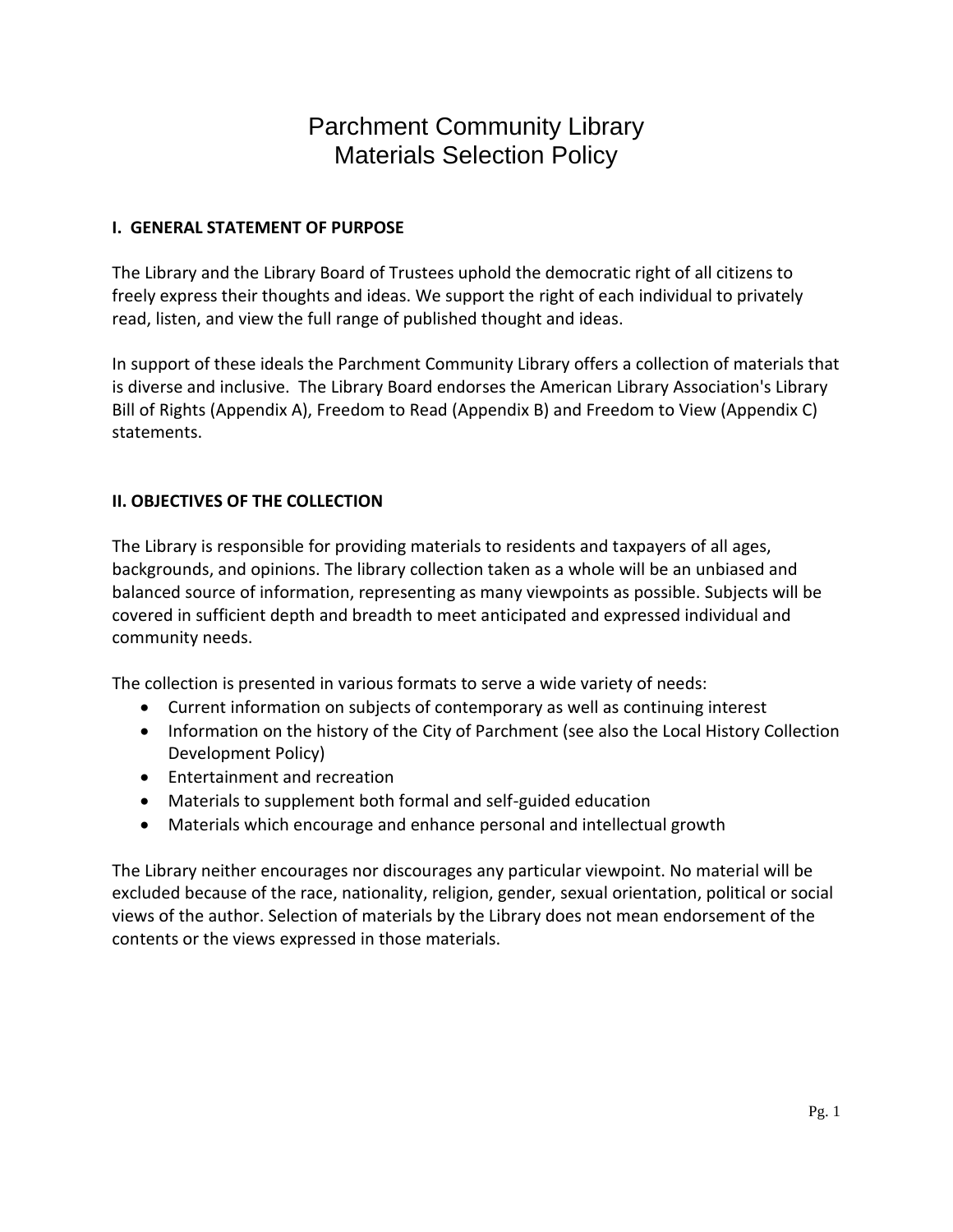#### **III. SELECTION**

Authority for selection of materials is delegated by the Library Board to the Library Director and the Director's designated staff.

Factors considered when adding specific material to the Library collection include, but are not limited to:

- Collection objectives
- Present collection composition
- Current or historical significance of author or subject
- Timeliness
- Public interest
- Level of demand
- Audience for material
- Community relevance
- Diversity of viewpoint
- **•** Effective expression
- Accuracy of content
- Nature of media and technical quality of production, and its appropriateness for library lending
- Positive review in one or more appropriate professional journals
- Positive critics' and staff members' reviews
- **•** Budget limitations

Sites selected from the Internet and linked from the Library's homepage are subject to the same selection criteria as other materials.

The Board of Trustees recognizes that full information on issues of public concern may require access to information sources which exemplify those concerns. Individual items, which in and of themselves may be controversial or offensive to some patrons or staff, may appropriately be selected if their inclusion will contribute to the balance and effectiveness of the Library collection as a whole.

The Library encourages public suggestion of items and subjects to be considered for the collection. Serious consideration will be given to purchasing patron-requested materials when these requests meet collection objectives. Remaining requests may be met through resource sharing with other libraries, electronic retrieval or other means.

Gift items are subject to the same selection criteria used for purchased materials.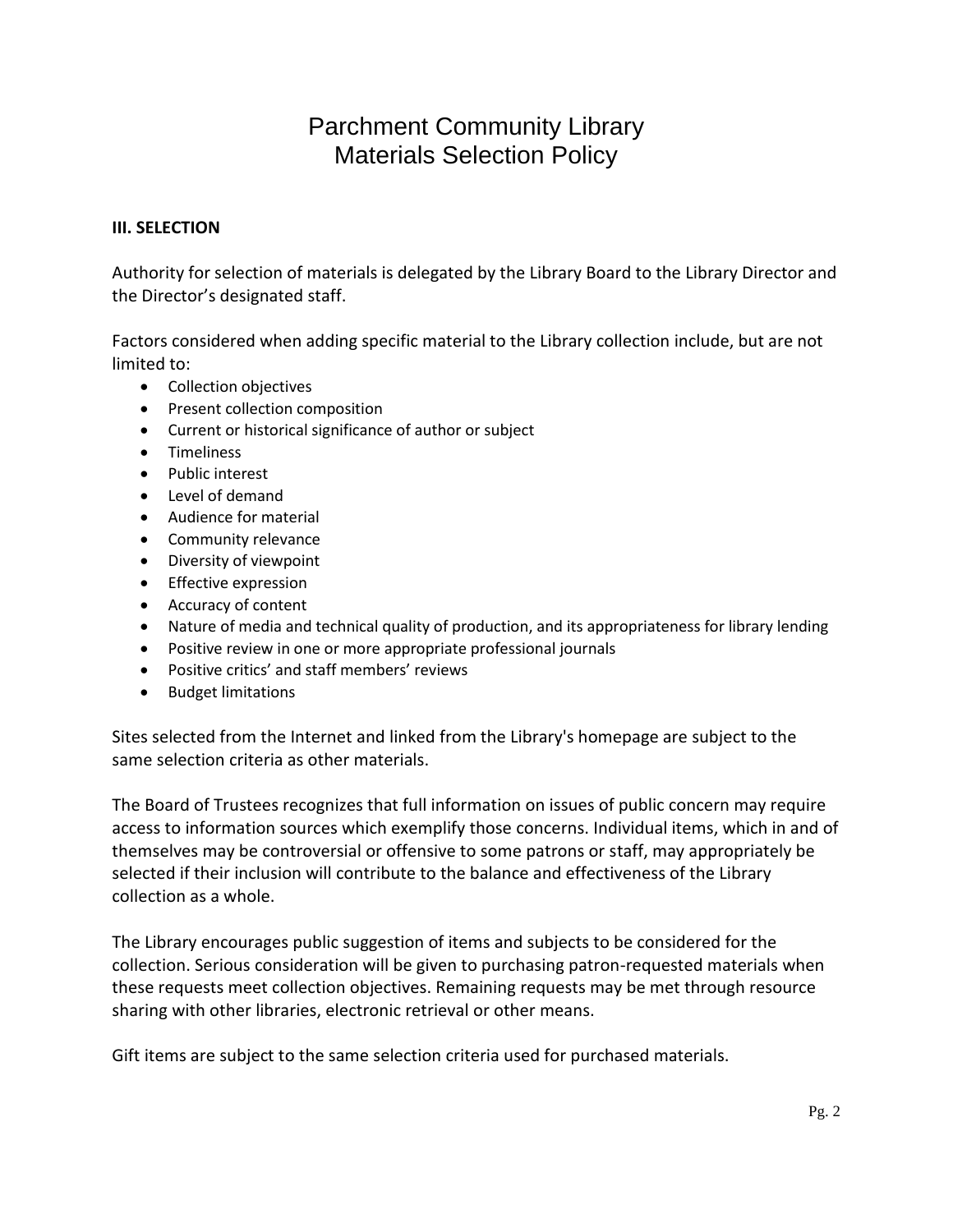#### **IV. ACCESS**

The Board of Trustees considers reading, listening, and viewing to be individual, private matters. The Board believes that full, confidential, and unrestricted access to information is essential for patrons to exercise their constitutional rights. While anyone is free to select or reject materials for themselves or their own minor child(ren), the freedom of others to read or inquire will not be restricted. Only parents and guardians have the right and responsibility to guide and direct the reading, listening and viewing choices of their own minor child(ren). The Library does not stand in the place of parents (in loco parentis).

The Library collection will be organized, marked, and maintained to help people find the materials they want. Any labeling, sequestering, or alteration of materials because of controversy surrounding the author or the subject matter will not be sanctioned. In general, the children's collection will contain materials which meet the needs of children from birth through 2<sup>nd</sup> grade, the tween collection will contain materials which meet the needs of children in the 3<sup>rd</sup> through 5<sup>th</sup> grades, and the teen collection will contain materials suitable to the interests and reading levels of students in the  $6<sup>th</sup>$  to  $12<sup>th</sup>$  grades.

#### **V. COLLECTION REVIEW PROCEDURE**

An informal verbal or written complaint may be made to the Library Director. The Library Director shall respond by discussing the complaint with the library user or by responding in writing to the complaint.

After discussing the complaint with the Library Director, the patron may fill out a complaint form (Appendix D) if the patron wishes. No further consideration of the complaint will be given if the form is not completed in full.

The complaint form will be forwarded by the Library Director to the Board of Trustee's Material Selection Review Committee within seven (7) days. The Library Director will acknowledge in writing the receipt of the complaint form and outline the procedure for the patron.

The Materials Selection Committee will review the questioned material to ascertain that the selection criteria and principles stated in Sections I through IV were applied in the selection process. The Committee will present its opinion and recommendation to the Board of Trustees at the next official meeting.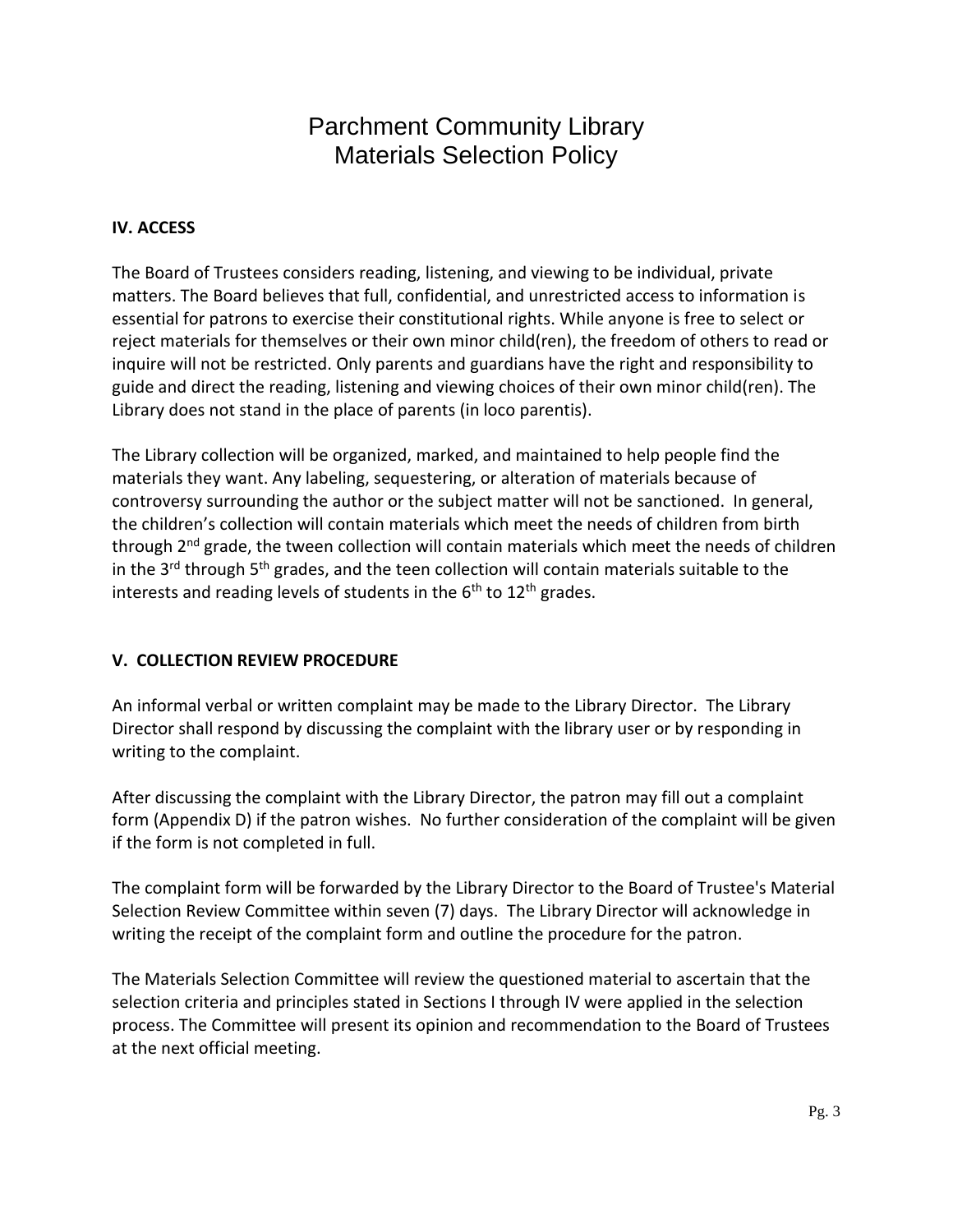The Board of Trustees will take action on the Committee recommendation and will send a letter to the patron stating their decision. The decision of the Board of Trustees is final.

Persons still wishing to express concerns to the Board about materials in the collection will be heard during a regular meeting under the agenda item "Public Comment" or at another time designated by the Board for public expression.

### **VI. COLLECTION MAINTENANCE**

Weeding and discarding of items within the library's collection will be done regularly by library staff, supervised by the Library Director. Worn, dated, unused or damaged items will be withdrawn from the collection.

The decision to replace a withdrawn item will be guided by whether or not:

- the item is still available for purchase;
- a newer item or different format might better serve the same purpose;
- there remains sufficient need to replace that item;
- the item has historical value;
- another networking agency could better provide that or a comparable item.

#### **VII. LOCAL AUTHORS**

Local authors are defined as residents of the southwest Michigan region. The Parchment Community Library wishes to support the efforts of local authors by including their works in its collection. However, these works must meet the Library's selection criteria as described in this policy.

#### **How to submit your work**

Send a copy of your published work to: Parchment Community Library 401 S Riverview Dr. Parchment, MI 49004

Please include:

- Name
- Address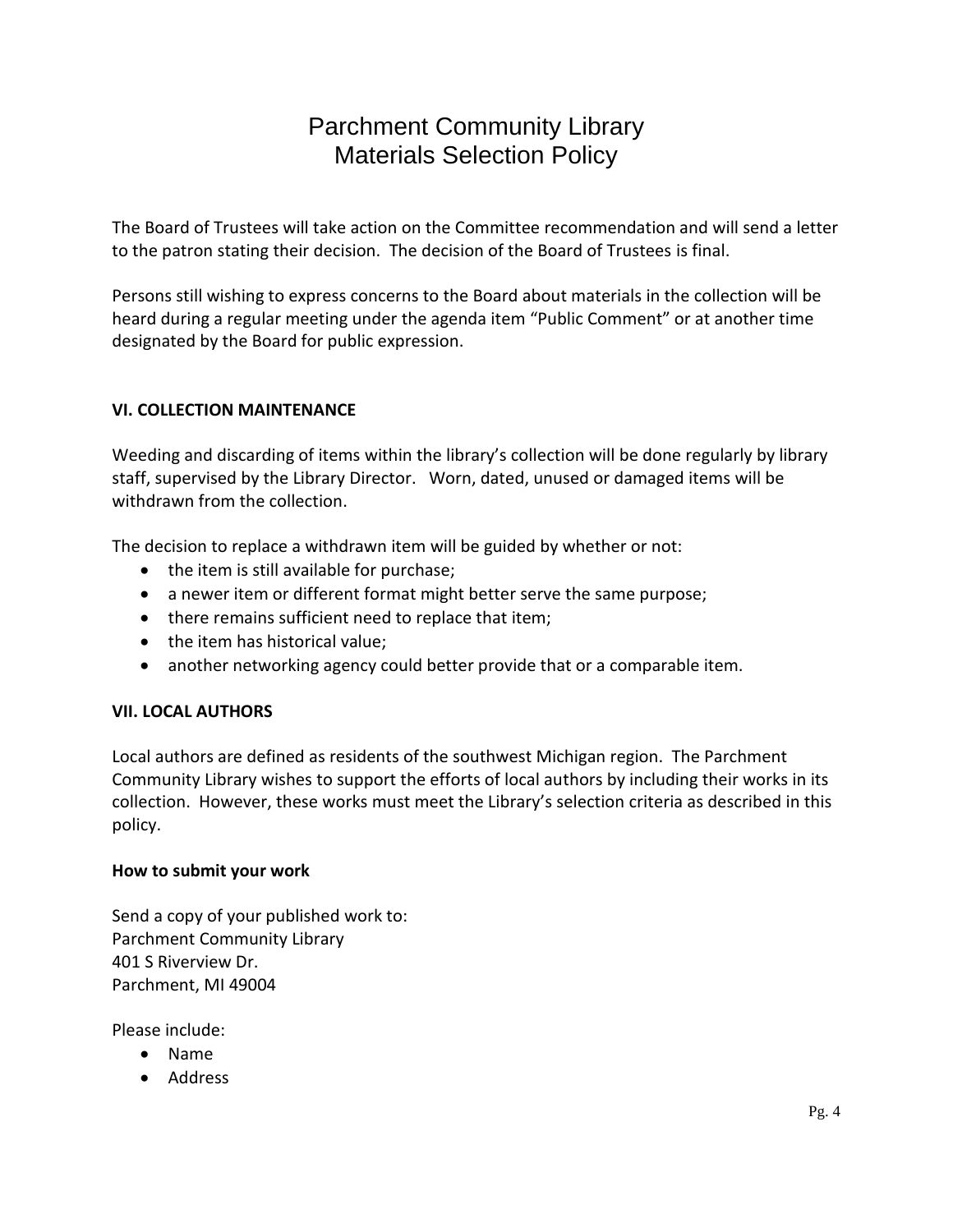- Telephone number(s)
- **•** Email address
- Title of book
- Vendor/Publisher information
- Professional reviews or critiques
- Information on pricing, including discounts and shipping fees

We will acknowledge receipt of your work within 30 days. We carefully evaluate all new books using the selection criteria in the Library's Material Selection Policy.

Works not accepted for the collection will not be returned to the author.

You will receive notification regarding the Library' decision within 90 days. Acceptance of a copy of your work for the collection does not guarantee that we will buy additional copies. If we buy more copies, they may not be purchased directly from you.

Some works, especially works of non-fiction, may not be considered without accompanying professional reviews. The Library relies in part on professional reviews when making selection decisions, and it is up to local authors to solicit reviews for their works. You may resubmit your work if professional reviews appear at a later time.

#### **Library promotion of your work**

The Library may choose to promote the book(s) of a local author, such as booking a reading or including the book(s) in a display or list.

The Library does not schedule authors for an event unless their works are in the Library's collection. Inclusion of an author's book in the Library's collection does not guarantee the author's participation in library events.

The Library bears no obligation for marketing an author's work. Authors are fully responsible for promoting their work.

#### **Professional review sources**

For best results, select review sources that target your specific market in terms of genre and intended audience. Market guides such as Writer's Market can assist with your research. Be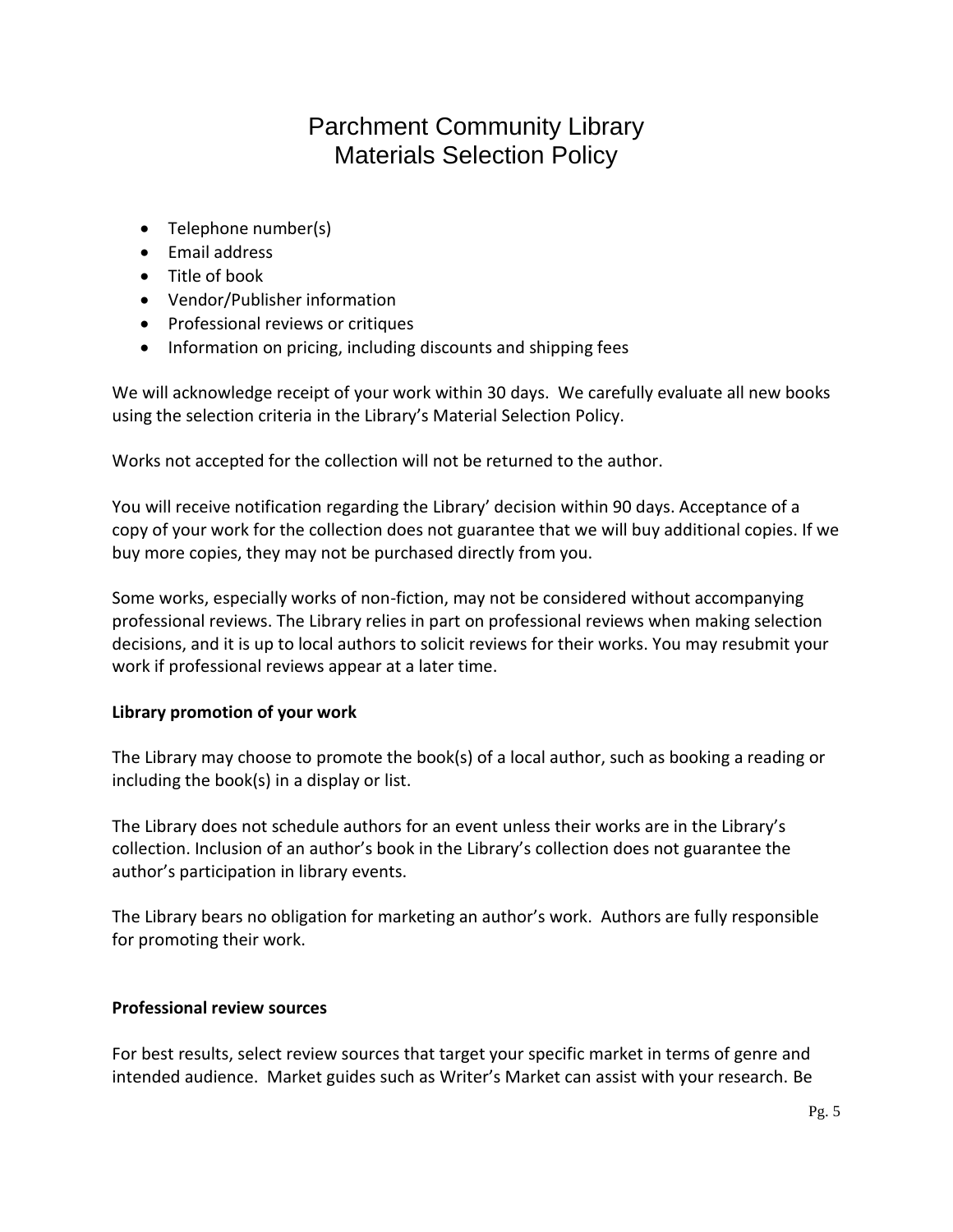certain to read and follow the specific guidelines for each source before submitting your work for review.

Approved April 10, 1984 Amended June 13, 1989 Amended December 10, 1991 Reviewed December 12, 2000 Amended February 24, 2009 Amended March 27, 2012 Reviewed May 26, 2015 Amended September 25, 2018 Amended September 27, 2021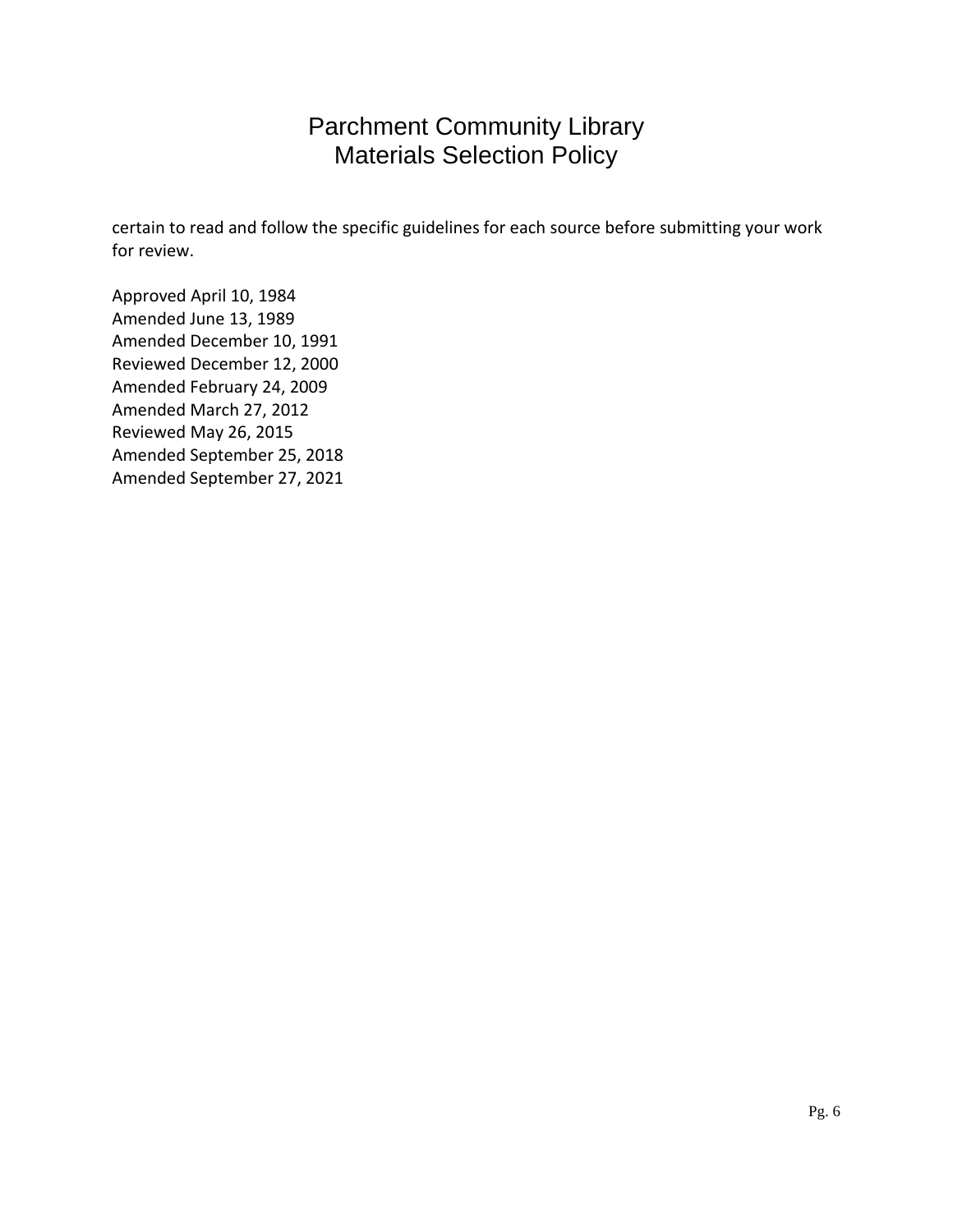## **APPENDIX A: AMERICAN LIBRARY ASSOCIATION LIBRARY BILL OF RIGHTS**

#### **Library Bill of Rights**

- I. The American Library Association affirms that all libraries are forums for information and ideas, and that the following basic policies should guide their services.
- II. Books and other library resources should be provided for the interest, information, and enlightenment of all people of the community the library serves. Materials should not be excluded because of the origin, background, or views of those contributing to their creation.
- III. Libraries should provide materials and information presenting all points of view on current and historical issues. Materials should not be proscribed or removed because of partisan or doctrinal disapproval.
- IV. Libraries should challenge censorship in the fulfillment of their responsibility to provide information and enlightenment.
- V. Libraries should cooperate with all persons and groups concerned with resisting abridgment of free expression and free access to ideas.
- VI. A person's right to use a library should not be denied or abridged because of origin, age, background, or views.
- VII. Libraries which make exhibit spaces and meeting rooms available to the public they serve should make such facilities available on an equitable basis, regardless of the beliefs or affiliations of individuals or groups requesting their use.

Adopted June 18, 1948. Amended February 2, 1961, and January 23, 1980, inclusion of "age" reaffirmed January 23, 1996, by the ALA Council.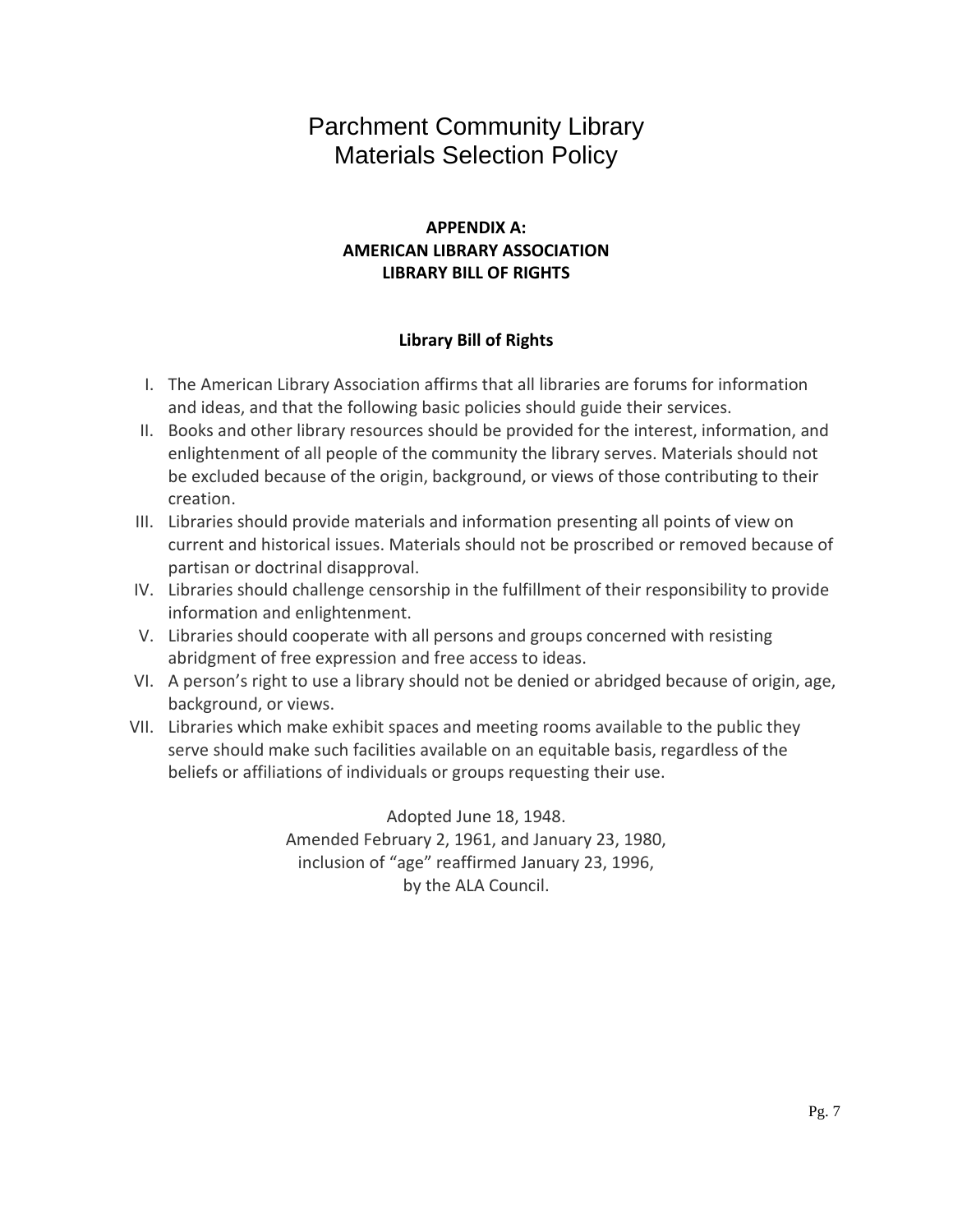## **APPENDIX B: AMERICAN LIBRARY ASSOCIATION FREEDOM TO READ STATEMENT**

#### **The Freedom to Read Statement**

The freedom to read is essential to our democracy. It is continuously under attack. Private groups and public authorities in various parts of the country are working to remove or limit access to reading materials, to censor content in schools, to label "controversial" views, to distribute lists of "objectionable" books or authors, and to purge libraries. These actions apparently rise from a view that our national tradition of free expression is no longer valid; that censorship and suppression are needed to counter threats to safety or national security, as well as to avoid the subversion of politics and the corruption of morals. We, as individuals devoted to reading and as librarians and publishers responsible for disseminating ideas, wish to assert the public interest in the preservation of the freedom to read.

Most attempts at suppression rest on a denial of the fundamental premise of democracy: that the ordinary individual, by exercising critical judgment, will select the good and reject the bad. We trust Americans to recognize propaganda and misinformation, and to make their own decisions about what they read and believe. We do not believe they are prepared to sacrifice their heritage of a free press in order to be "protected" against what others think may be bad for them. We believe they still favor free enterprise in ideas and expression.

These efforts at suppression are related to a larger pattern of pressures being brought against education, the press, art and images, films, broadcast media, and the Internet. The problem is not only one of actual censorship. The shadow of fear cast by these pressures leads, we suspect, to an even larger voluntary curtailment of expression by those who seek to avoid controversy or unwelcome scrutiny by government officials.

Such pressure toward conformity is perhaps natural to a time of accelerated change. And yet suppression is never more dangerous than in such a time of social tension. Freedom has given the United States the elasticity to endure strain. Freedom keeps open the path of novel and creative solutions, and enables change to come by choice. Every silencing of a heresy, every enforcement of an orthodoxy, diminishes the toughness and resilience of our society and leaves it the less able to deal with controversy and difference.

Now as always in our history, reading is among our greatest freedoms. The freedom to read and write is almost the only means for making generally available ideas or manners of expression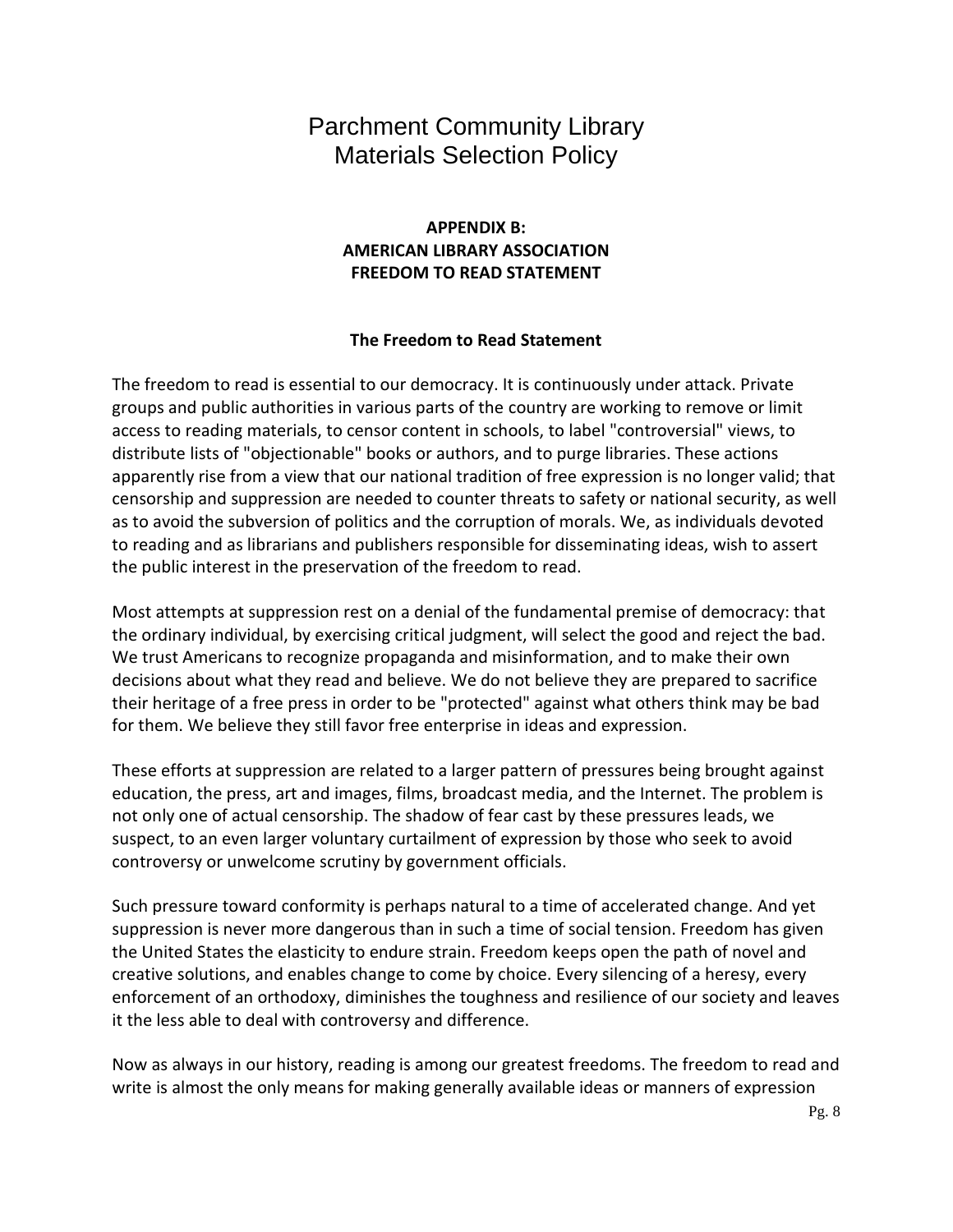that can initially command only a small audience. The written word is the natural medium for the new idea and the untried voice from which come the original contributions to social growth. It is essential to the extended discussion that serious thought requires, and to the accumulation of knowledge and ideas into organized collections.

We believe that free communication is essential to the preservation of a free society and a creative culture. We believe that these pressures toward conformity present the danger of limiting the range and variety of inquiry and expression on which our democracy and our culture depend. We believe that every American community must jealously guard the freedom to publish and to circulate, in order to preserve its own freedom to read. We believe that publishers and librarians have a profound responsibility to give validity to that freedom to read by making it possible for the readers to choose freely from a variety of offerings.

The freedom to read is guaranteed by the Constitution. Those with faith in free people will stand firm on these constitutional guarantees of essential rights and will exercise the responsibilities that accompany these rights.

We therefore affirm these propositions:

1. *It is in the public interest for publishers and librarians to make available the widest diversity of views and expressions, including those that are unorthodox, unpopular, or considered dangerous by the majority.*

Creative thought is by definition new, and what is new is different. The bearer of every new thought is a rebel until that idea is refined and tested. Totalitarian systems attempt to maintain themselves in power by the ruthless suppression of any concept that challenges the established orthodoxy. The power of a democratic system to adapt to change is vastly strengthened by the freedom of its citizens to choose widely from among conflicting opinions offered freely to them. To stifle every nonconformist idea at birth would mark the end of the democratic process. Furthermore, only through the constant activity of weighing and selecting can the democratic mind attain the strength demanded by times like these. We need to know not only what we believe but why we believe it.

2. *Publishers, librarians, and booksellers do not need to endorse every idea or presentation they make available. It would conflict with the public interest for them to establish their own political, moral, or aesthetic views as a standard for determining what should be published or circulated.*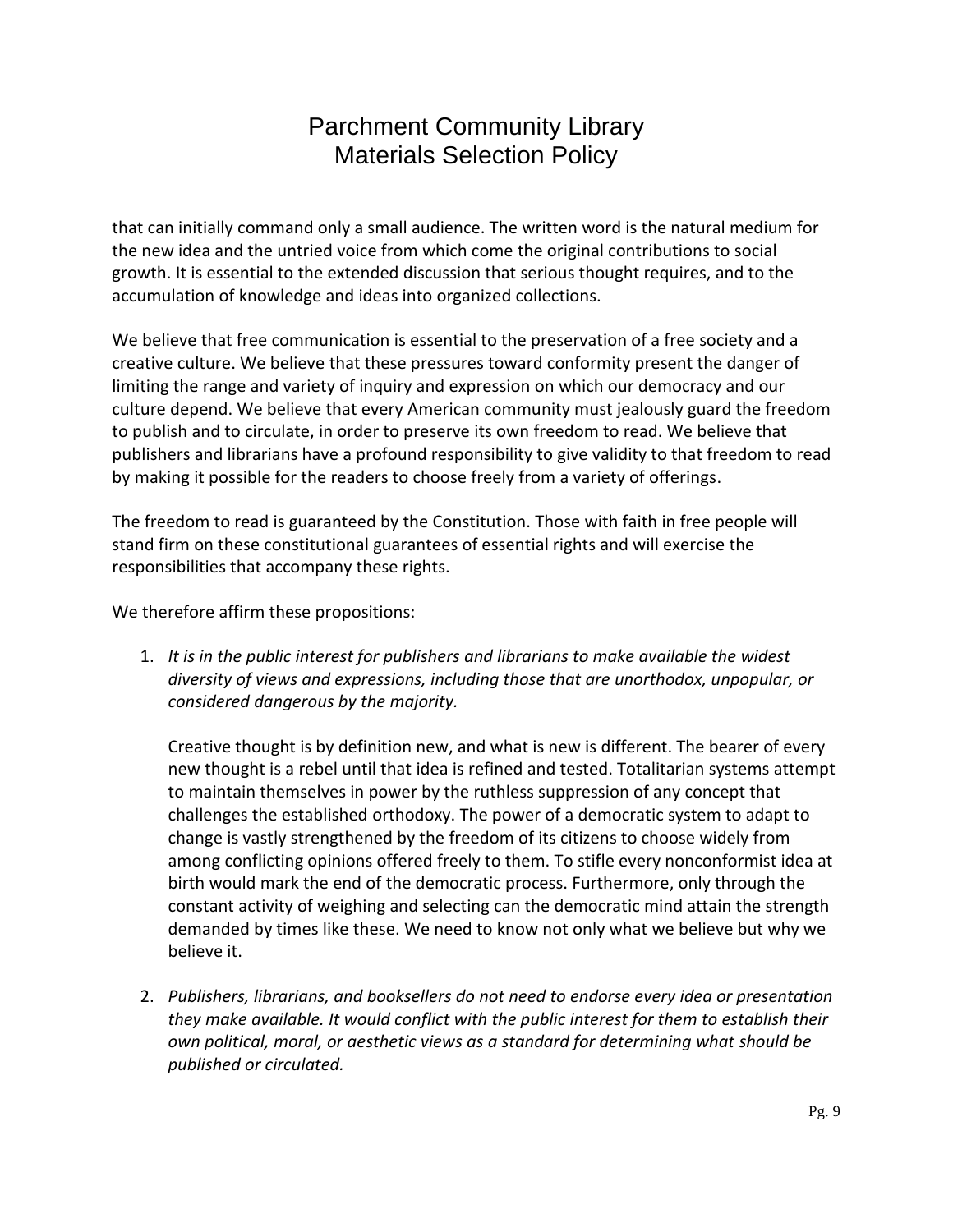Publishers and librarians serve the educational process by helping to make available knowledge and ideas required for the growth of the mind and the increase of learning. They do not foster education by imposing as mentors the patterns of their own thought. The people should have the freedom to read and consider a broader range of ideas than those that may be held by any single librarian or publisher or government or church. It is wrong that what one can read should be confined to what another thinks proper.

3. *It is contrary to the public interest for publishers or librarians to bar access to writings on the basis of the personal history or political affiliations of the author.*

No art or literature can flourish if it is to be measured by the political views or private lives of its creators. No society of free people can flourish that draws up lists of writers to whom it will not listen, whatever they may have to say.

4. *There is no place in our society for efforts to coerce the taste of others, to confine adults to the reading matter deemed suitable for adolescents, or to inhibit the efforts of writers to achieve artistic expression.*

To some, much of modern expression is shocking. But is not much of life itself shocking? We cut off literature at the source if we prevent writers from dealing with the stuff of life. Parents and teachers have a responsibility to prepare the young to meet the diversity of experiences in life to which they will be exposed, as they have a responsibility to help them learn to think critically for themselves. These are affirmative responsibilities, not to be discharged simply by preventing them from reading works for which they are not yet prepared. In these matters values differ, and values cannot be legislated; nor can machinery be devised that will suit the demands of one group without limiting the freedom of others.

5. *It is not in the public interest to force a reader to accept the prejudgment of a label characterizing any expression or its author as subversive or dangerous.*

The ideal of labeling presupposes the existence of individuals or groups with wisdom to determine by authority what is good or bad for others. It presupposes that individuals must be directed in making up their minds about the ideas they examine. But Americans do not need others to do their thinking for them.

6. *It is the responsibility of publishers and librarians, as guardians of the people's freedom to read, to contest encroachments upon that freedom by individuals or groups seeking to*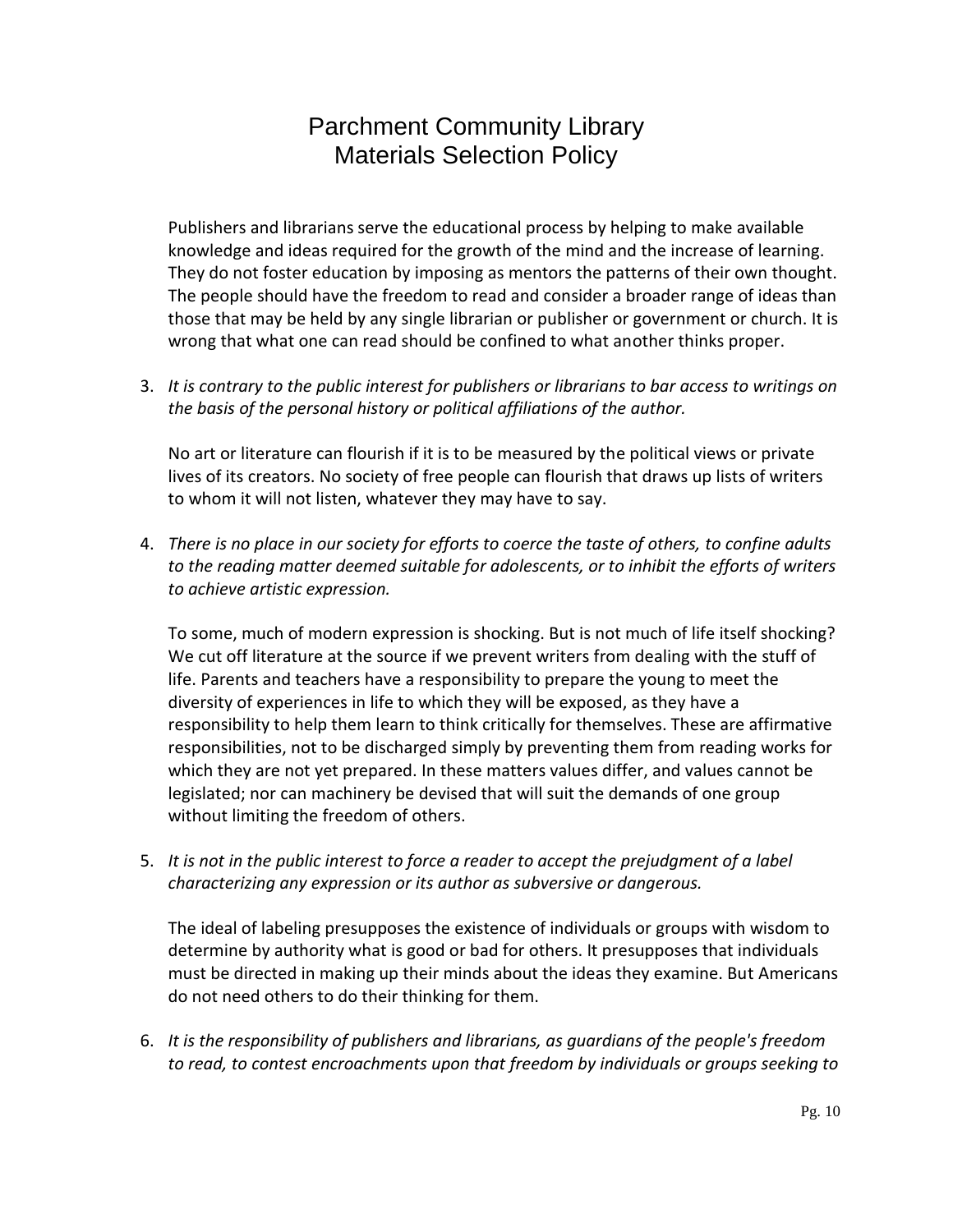*impose their own standards or tastes upon the community at large; and by the government whenever it seeks to reduce or deny public access to public information.*

It is inevitable in the give and take of the democratic process that the political, the moral, or the aesthetic concepts of an individual or group will occasionally collide with those of another individual or group. In a free society individuals are free to determine for themselves what they wish to read, and each group is free to determine what it will recommend to its freely associated members. But no group has the right to take the law into its own hands, and to impose its own concept of politics or morality upon other members of a democratic society. Freedom is no freedom if it is accorded only to the accepted and the inoffensive. Further, democratic societies are more safe, free, and creative when the free flow of public information is not restricted by governmental prerogative or self-censorship.

7. *It is the responsibility of publishers and librarians to give full meaning to the freedom to read by providing books that enrich the quality and diversity of thought and expression. By the exercise of this affirmative responsibility, they can demonstrate that the answer to a "bad" book is a good one, the answer to a "bad" idea is a good one.*

The freedom to read is of little consequence when the reader cannot obtain matter fit for that reader's purpose. What is needed is not only the absence of restraint, but the positive provision of opportunity for the people to read the best that has been thought and said. Books are the major channel by which the intellectual inheritance is handed down, and the principal means of its testing and growth. The defense of the freedom to read requires of all publishers and librarians the utmost of their faculties, and deserves of all Americans the fullest of their support.

We state these propositions neither lightly nor as easy generalizations. We here stake out a lofty claim for the value of the written word. We do so because we believe that it is possessed of enormous variety and usefulness, worthy of cherishing and keeping free. We realize that the application of these propositions may mean the dissemination of ideas and manners of expression that are repugnant to many persons. We do not state these propositions in the comfortable belief that what people read is unimportant. We believe rather that what people read is deeply important; that ideas can be dangerous; but that the suppression of ideas is fatal to a democratic society. Freedom itself is a dangerous way of life, but it is ours.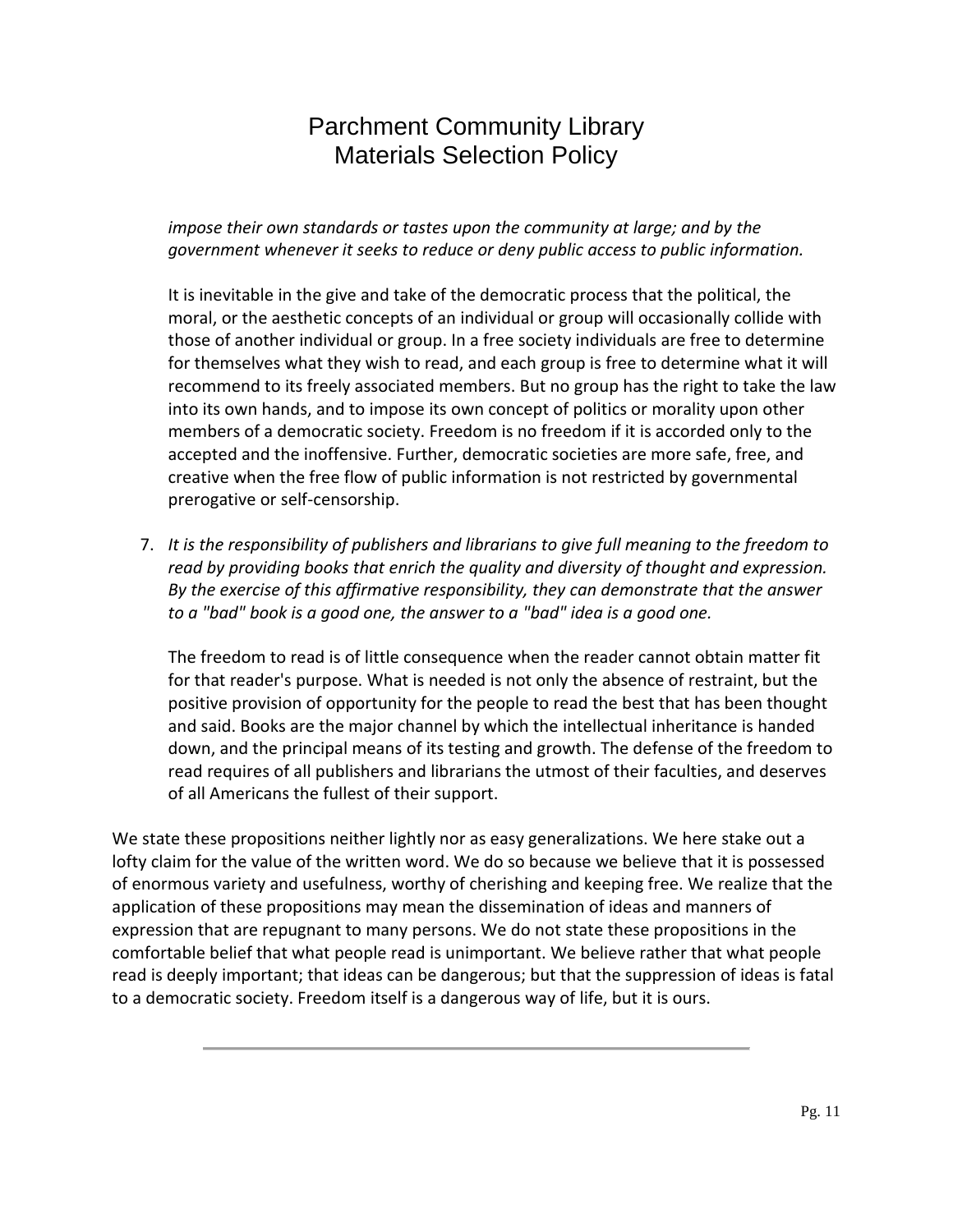This statement was originally issued in May of 1953 by the Westchester Conference of the American Library Association and the American Book Publishers Council, which in 1970 consolidated with the American Educational Publishers Institute to become the Association of American Publishers.

Adopted June 25, 1953, by the ALA Council and the AAP Freedom to Read Committee; amended January 28, 1972; January 16, 1991; July 12, 2000; June 30, 2004.

*A Joint Statement by:*

[American Library Association](http://www.ala.org/) [Association of American Publishers](http://www.publishers.org/)

*Subsequently endorsed by:*

[American Booksellers Foundation](http://www.abffe.com/) for Free Expression [The Association of American University Presses, Inc.](http://www.aaupnet.org/) [The Children's Book Council](http://www.cbcbooks.org/) [Freedom to Read Foundation](http://www.ala.org/groups/affiliates/relatedgroups/freedomtoreadfoundation) [National Association of College Stores](http://www.nacs.org/) [National Coalition Against Censorship](http://www.ncac.org/) [National Council of Teachers of English](http://www.ncte.org/) [The Thomas Jefferson Center for the Protection of Free](http://www.tjcenter.org/) Expression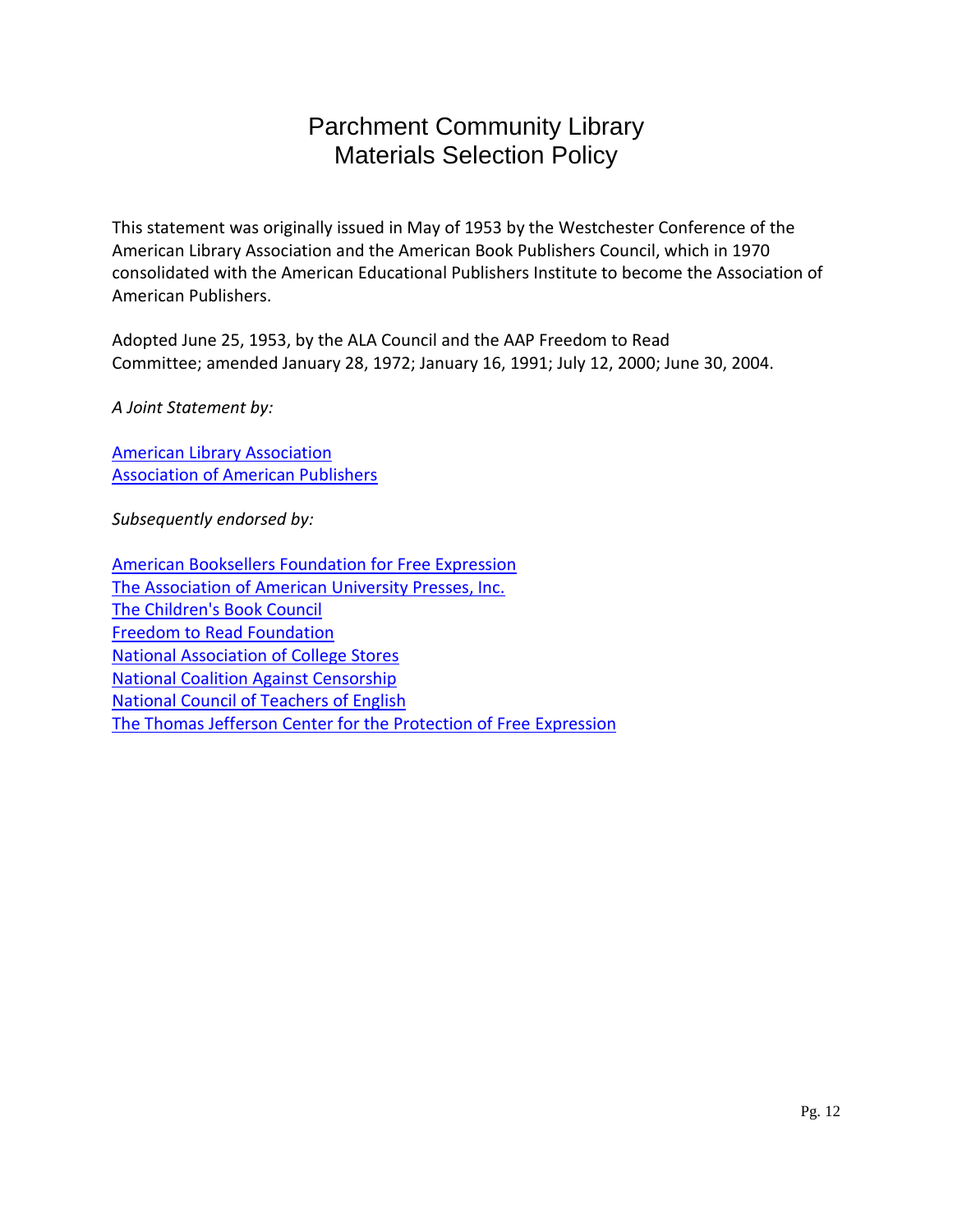## **APPENDIX C: AMERICAN LIBRARY ASSOCIATION FREEDOM TO VIEW STATEMENT**

#### **Freedom to View Statement**

The **FREEDOM TO VIEW**, along with the freedom to speak, to hear, and to read, is protected by the First Amendment to the Constitution of the United States. In a free society, there is no place for censorship of any medium of expression. Therefore these principles are affirmed:

- 1. To provide the broadest access to film, video, and other audiovisual materials because they are a means for the communication of ideas. Liberty of circulation is essential to insure the constitutional guarantees of freedom of expression.
- 2. To protect the confidentiality of all individuals and institutions using film, video, and other audiovisual materials.
- 3. To provide film, video, and other audiovisual materials which represent a diversity of views and expression. Selection of a work does not constitute or imply agreement with or approval of the content.
- 4. To provide a diversity of viewpoints without the constraint of labeling or prejudging film, video, or other audiovisual materials on the basis of the moral, religious, or political beliefs of the producer or filmmaker or on the basis of controversial content.
- 5. To contest vigorously, by all lawful means, every encroachment upon the public's freedom to view.

This statement was originally drafted by the Freedom to View Committee of the American Film and Video Association (formerly the Educational Film Library Association) and was adopted by the AFVA Board of Directors in February 1979. This statement was updated and approved by the AFVA Board of Directors in 1989.

**Endorsed by the ALA Council January 10, 1990**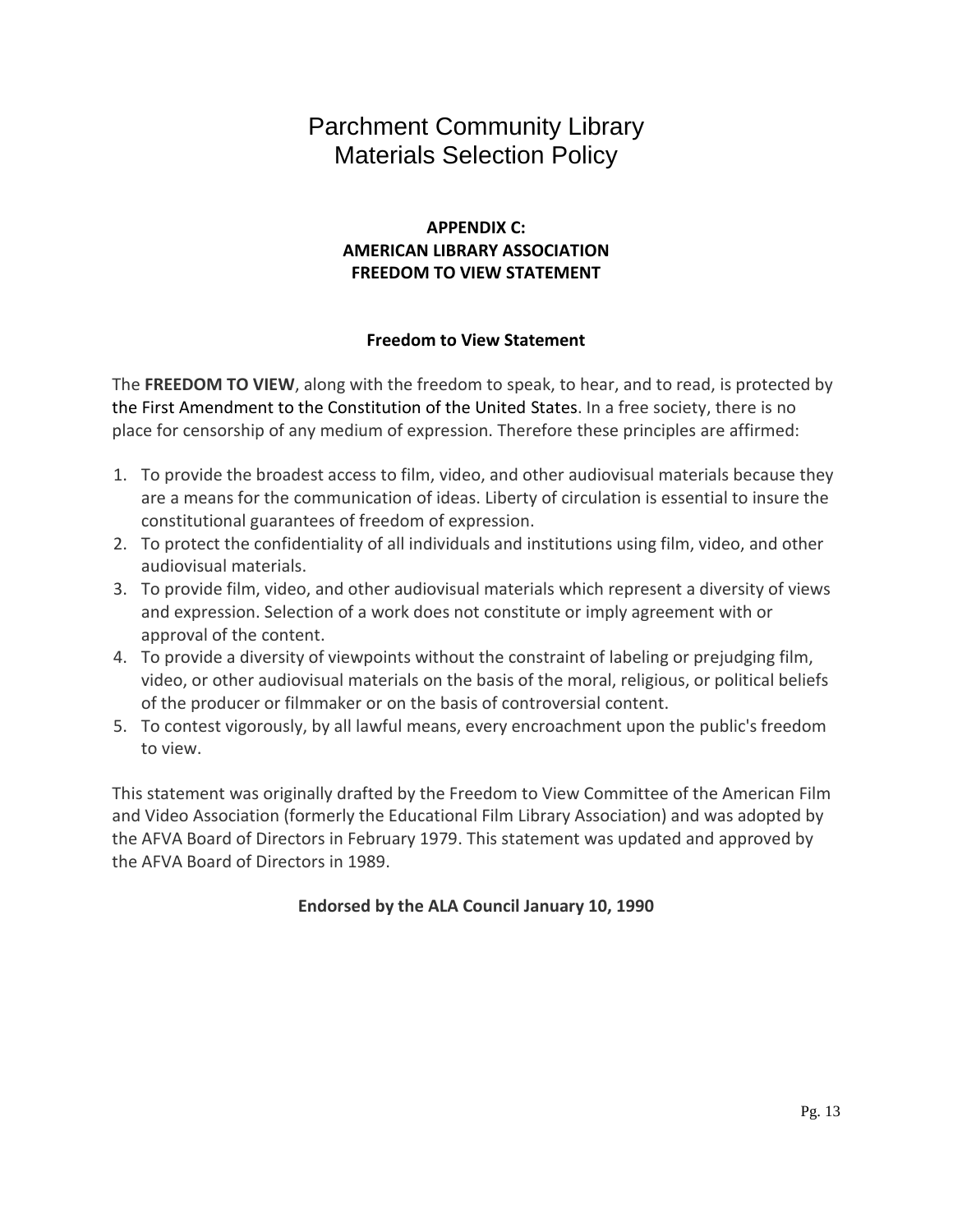### **APPENDIX D: FORM FOR CHALLENGED OR QUESTIONED MATERIAL**

An informal verbal or written complaint must first be made to the Library Director before submitting this form.

Anyone wishing to register criticism of library materials with the Board of Trustees must complete this form in full.

The completed complaint form will be forwarded by the Library Director to the Board of Trustee's Material Selection Review Committee within seven (7) days. The Library Director will acknowledge in writing the receipt of the complaint form and outline the procedure for the patron.

The Materials Selection Committee will review the questioned material to ascertain that the selection criteria and principles stated in Sections I through IV were applied in the selection process. The Committee will present its opinion and recommendation to the Board of Trustees at the next official meeting.

The Board of Trustees will take action on the Committee recommendation and will send a letter to the complainant stating their decision. The decision of the Board of Trustees is final.

Persons still wishing to express concerns to the Board about materials in the collection will be heard during a regular meeting under the agenda item "Public Comment" or at another time designated by the Board for public expression.

| Media: Book Magazine CD Audiobook Movie                   |                             |  |
|-----------------------------------------------------------|-----------------------------|--|
|                                                           |                             |  |
| Author of the work <b>compared to the U</b>               |                             |  |
| In what section of the library is the work shelved? Adult | Children<br>Digital<br>Teen |  |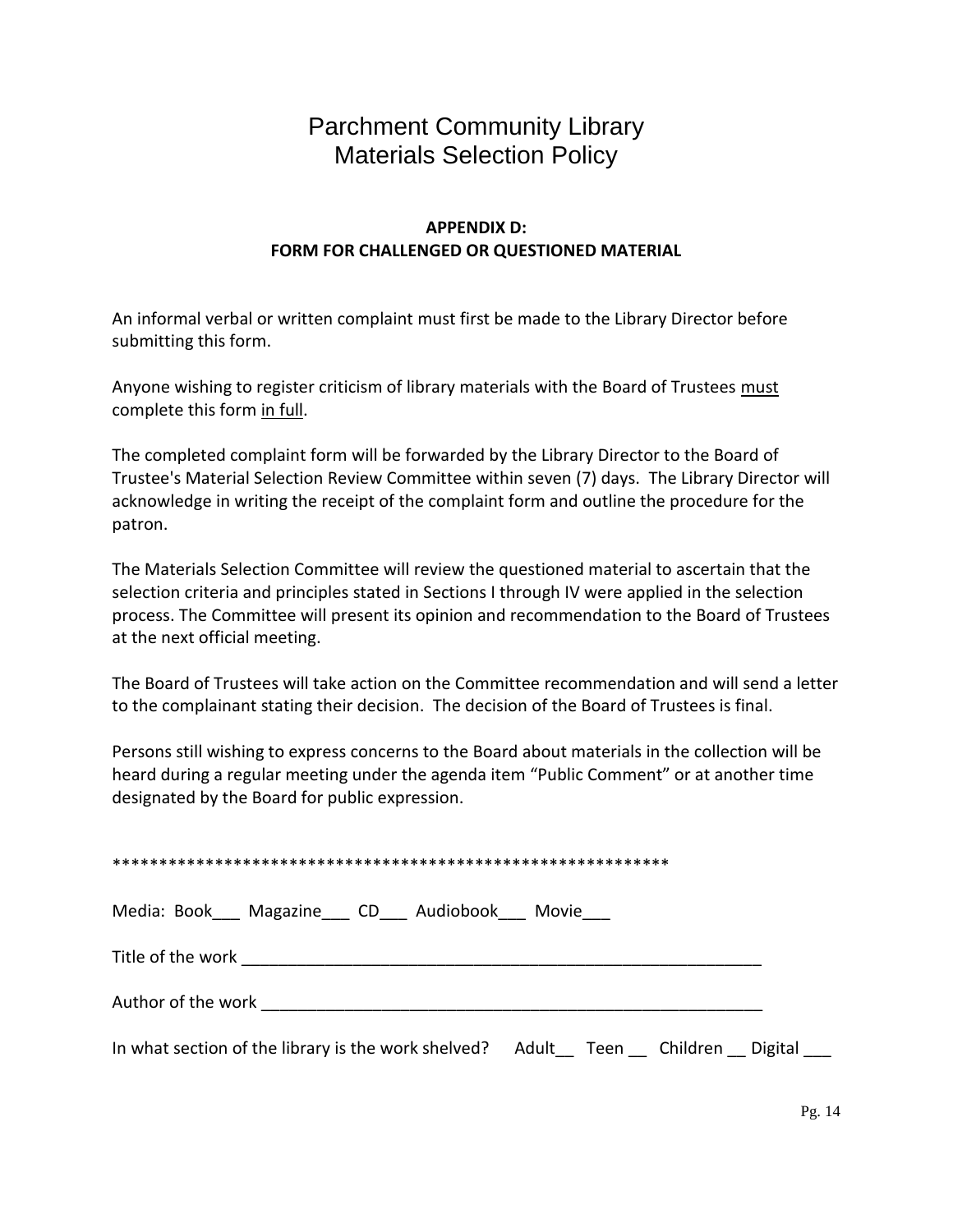| Do you know what literary critics and reviewers think of this work? Yes___ No___                                     |
|----------------------------------------------------------------------------------------------------------------------|
|                                                                                                                      |
| Have you read / viewed / listened to the whole work? Yes ____ No___                                                  |
| What, in your opinion, is the theme of the work? _______________________________                                     |
| What is your objection to the work? Be specific; cite pages.                                                         |
|                                                                                                                      |
|                                                                                                                      |
|                                                                                                                      |
| What is positive about the work?                                                                                     |
| <u> 1980 - Jan James James James James James James James James James James James James James James James James J</u> |
|                                                                                                                      |
|                                                                                                                      |
|                                                                                                                      |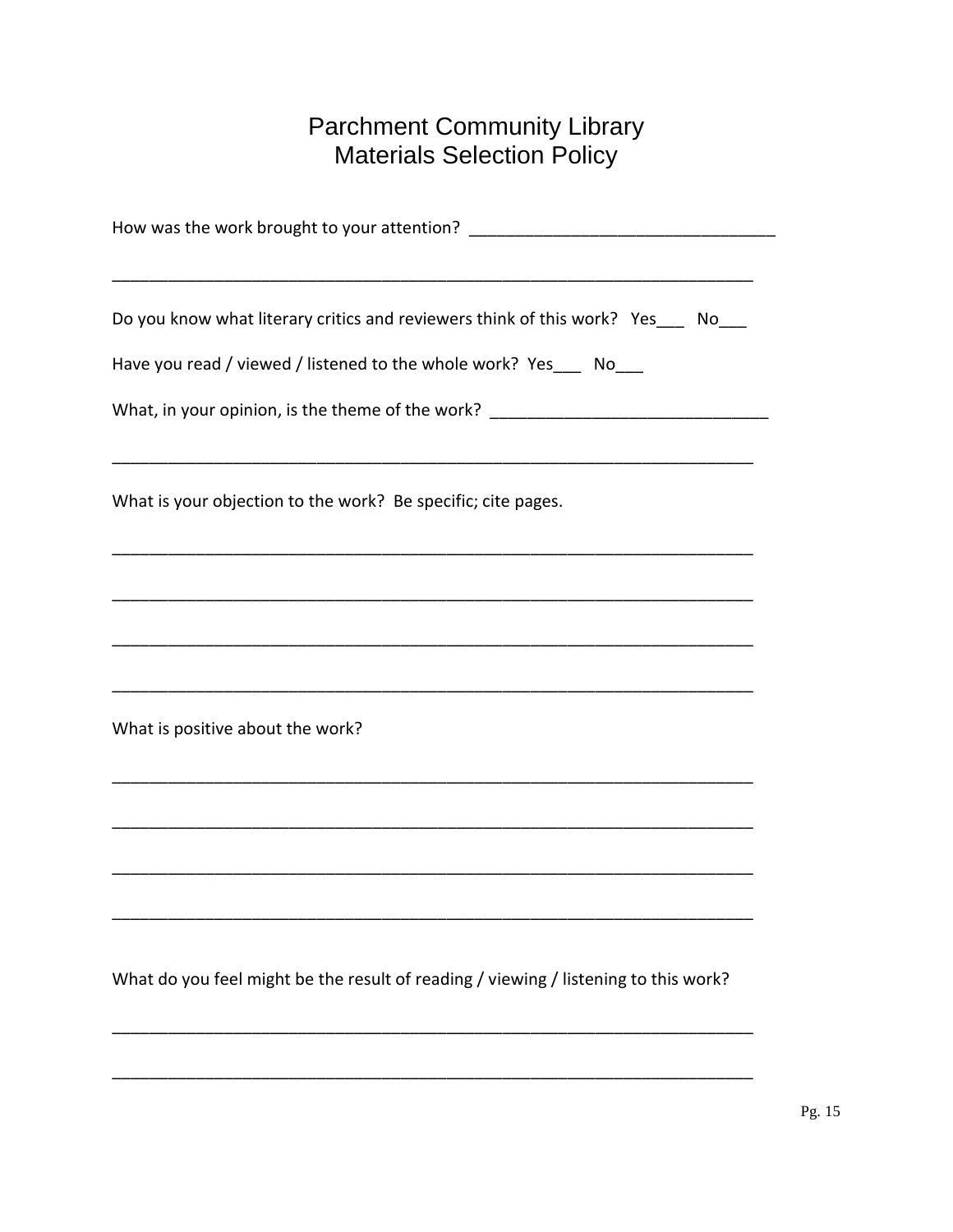In its place, what work would you recommend that would convey as valuable a perspective of the subject treated?

What resource(s) do you suggest to provide additional information on this topic?

\_\_\_\_\_\_\_\_\_\_\_\_\_\_\_\_\_\_\_\_\_\_\_\_\_\_\_\_\_\_\_\_\_\_\_\_\_\_\_\_\_\_\_\_\_\_\_\_\_\_\_\_\_\_\_\_\_\_\_\_\_\_\_\_\_\_\_\_\_

\_\_\_\_\_\_\_\_\_\_\_\_\_\_\_\_\_\_\_\_\_\_\_\_\_\_\_\_\_\_\_\_\_\_\_\_\_\_\_\_\_\_\_\_\_\_\_\_\_\_\_\_\_\_\_\_\_\_\_\_\_\_\_\_\_\_\_\_\_

\_\_\_\_\_\_\_\_\_\_\_\_\_\_\_\_\_\_\_\_\_\_\_\_\_\_\_\_\_\_\_\_\_\_\_\_\_\_\_\_\_\_\_\_\_\_\_\_\_\_\_\_\_\_\_\_\_\_\_\_\_\_\_\_\_\_\_\_\_

\_\_\_\_\_\_\_\_\_\_\_\_\_\_\_\_\_\_\_\_\_\_\_\_\_\_\_\_\_\_\_\_\_\_\_\_\_\_\_\_\_\_\_\_\_\_\_\_\_\_\_\_\_\_\_\_\_\_\_\_\_\_\_\_\_\_\_\_\_

Action requested:

\_\_\_\_Return it to the staff selection committee/department for reevaluation

\_\_\_\_\_\_\_\_\_\_\_\_\_\_\_\_\_\_\_\_\_\_\_\_\_\_\_\_\_\_\_\_\_\_\_\_\_\_\_\_\_\_\_\_\_\_\_\_\_\_\_\_\_\_\_\_\_\_\_\_\_\_\_\_\_\_\_\_\_

\_\_\_\_\_\_\_\_\_\_\_\_\_\_\_\_\_\_\_\_\_\_\_\_\_\_\_\_\_\_\_\_\_\_\_\_\_\_\_\_\_\_\_\_\_\_\_\_\_\_\_\_\_\_\_\_\_\_\_\_\_\_\_\_\_\_\_\_\_\_\_\_\_\_\_\_\_

\_\_\_\_Other. (Explain)